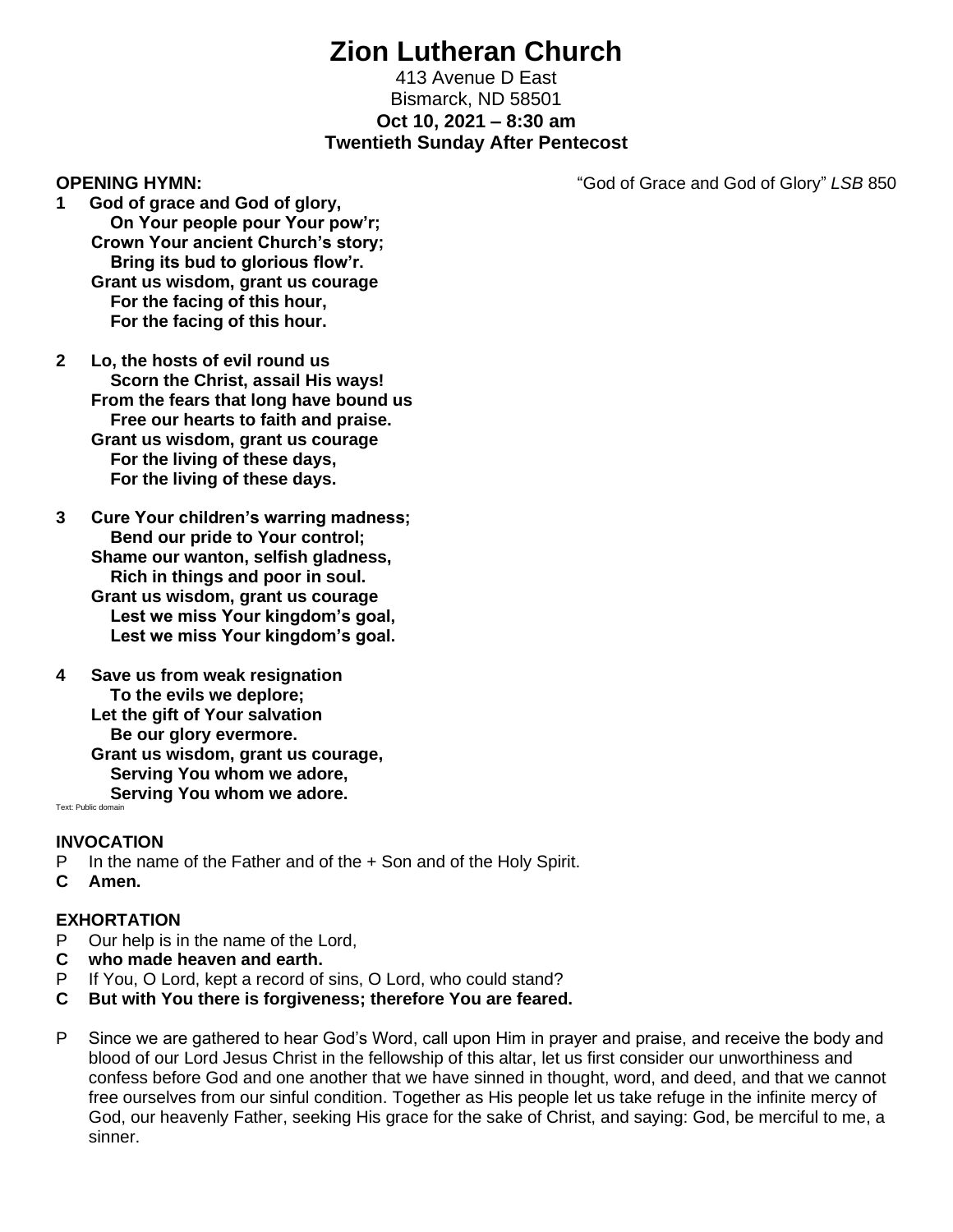### **CONFESSION OF SINS**

### **C Almighty God, have mercy upon us, forgive us our sins, and lead us to everlasting life. Amen. ABSOLUTION**

- P Almighty God in His mercy has given His Son to die for you and for His sake forgives you all your sins. As a called and ordained servant of Christ, and by His authority, I therefore forgive you all your sins in the name of the Father and of the  $\overline{x}$  Son and of the Holy Spirit.
- **C Amen.**

# **INTROIT**

- P Praise the LORD! Blessèd is the man who | fears the LORD,\*
- **C who greatly delights in his com- | mandments!**
- P Wealth and riches are  $|$  in his house,\*<br>C and his righteousness endures for-
- **C and his righteousness endures for- | ever.**
- P Light dawns in the darkness for the | upright;\*
- **C he is gracious, merciful, and | righteous.**
- P It is well with the man who deals generous- I ly and lends;\*
- **C who conducts his affairs with | justice.**
- P For the righteous will nev- | er be moved;\*
- **C he will be remembered for- | ever.**
- P Glory be to the Father and **|** to the Son\*
- **C and to the Holy | Spirit;**
- P as it was in the be- **|** ginning,\*
- **C is now, and will be forever. | Amen.**
- P Praise the LORD! Blessèd is the man who  $|$  fears the LORD,\*
- **C who greatly delights in his com- | mandments!**

### **KYRIE**

**C Lord, have mercy; Christ, have mercy; Lord, have mercy.**

# **HYMN OF PRAISE** Gloria in Excelsis

- **C 1 To God on high be glory And peace to all the earth; Goodwill from God in heaven Proclaimed at Jesus' birth! We praise and bless You, Father; Your holy name, we sing— Our thanks for Your great glory, Lord God, our heav'nly King.**
	- **2 To You, O sole-begotten, The Father's Son, we pray; O Lamb of God, our Savior, You take our sins away. Have mercy on us, Jesus; Receive our heartfelt cry, Where You in pow'r are seated At God's right hand on high—**
	- **3 For You alone are holy; You only are the Lord. Forever and forever, Be worshiped and adored; You with the Holy Spirit Alone are Lord Most High, In God the Father's glory. "Amen!" our glad reply.**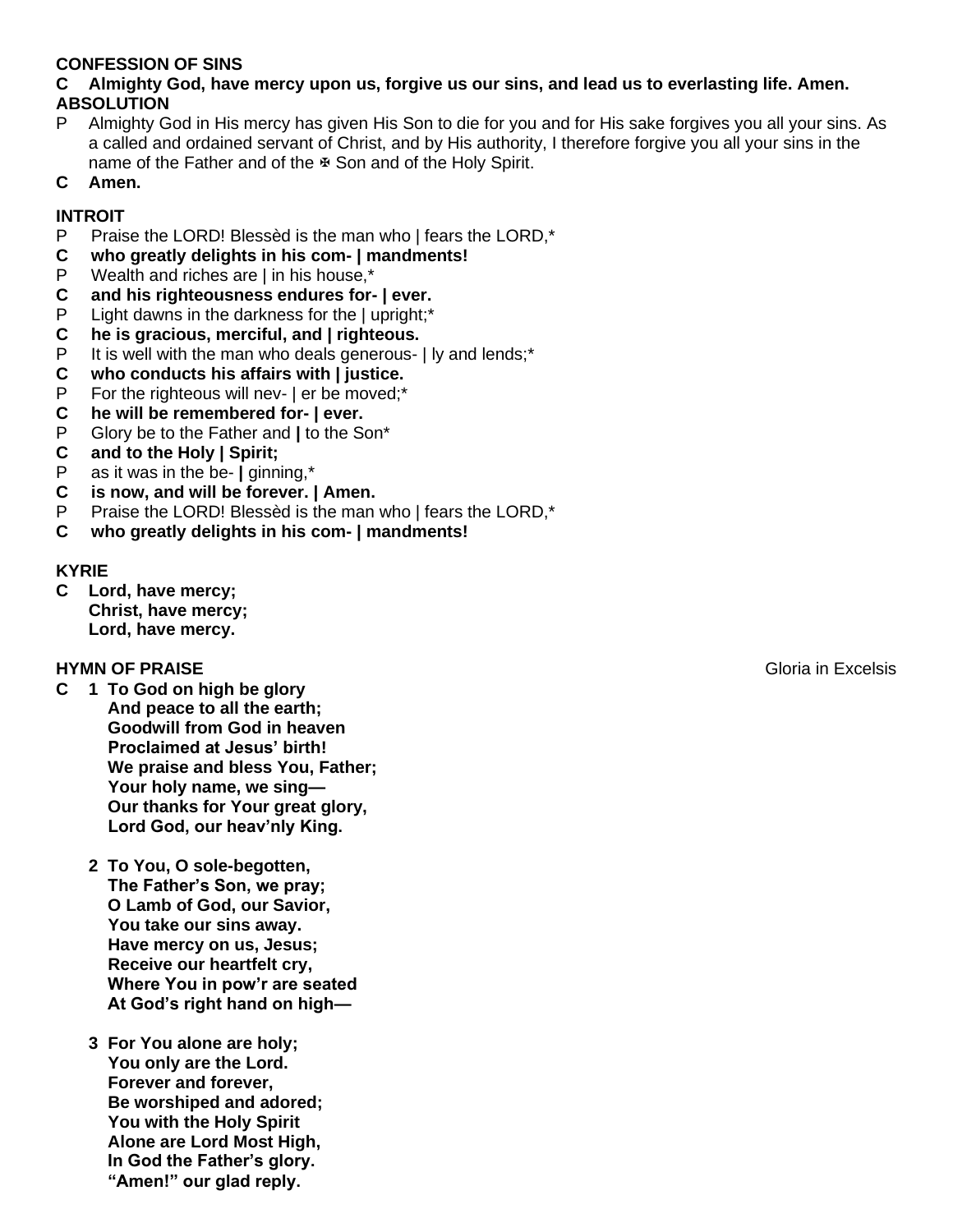# **SALUTATION**

P The Lord be with you.

# **C And also with you.**

P Let us pray. O Lord, let Your merciful ears be open to the prayers of Your humble servants and grant that what they ask may be in accord with Your gracious will; through Jesus Christ, You Son, our Lord, who lives and reigns with You and the Holy Spirit, one God, now and forever.

# **C Amen.**

# **THE OLD TESTEMENT –** *Amos 5:6–7, 10–15*

Seek the Lord and live, lest he break out like fire in the house of Joseph, and it devour, with none to quench it for Bethel, O you who turn justice to wormwood and cast down righteousness to the earth! They hate him who reproves in the gate, and they abhor him who speaks the truth. Therefore because you trample on[a] the poor and you exact taxes of grain from him, you have built houses of hewn stone, but you shall not dwell in them; you have planted pleasant vineyards, but you shall not drink their wine. For I know how many are your transgressions and how great are your sins—you who afflict the righteous, who take a bribe, and turn aside the needy in the gate. Therefore he who is prudent will keep silent in such a time, for it is an evil time. Seek good, and not evil, that you may live; and so the Lord, the God of hosts, will be with you, as you have said. Hate evil, and love good, and establish justice in the gate; it may be that the Lord, the God of hosts, will be gracious to the remnant of Joseph.

- P This is the word of the Lord.
- **C Thanks be to God.**

# **GRADUAL**

- P Fear the Lord, | you His saints,\*
- **C for those who fear Him lack | nothing.**
- P righteous man may have many | troubles,\*
- **C but the Lord delivers him | from them all.**

# **EPISTLE READING –** *Hebrews 3:12–19*

Take care, brothers, lest there be in any of you an evil, unbelieving heart, leading you to fall away from the living God. But exhort one another every day, as long as it is called "today," that none of you may be hardened by the deceitfulness of sin. For we have come to share in Christ, if indeed we hold our original confidence firm to the end. As it is said, "Today, if you hear his voice, do not harden your hearts as in the rebellion." For who were those who heard and yet rebelled? Was it not all those who left Egypt led by Moses? And with whom was he provoked for forty years? Was it not with those who sinned, whose bodies fell in the wilderness? And to whom did he swear that they would not enter his rest, but to those who were disobedient? So we see that they were unable to enter because of unbelief.

- P This is the word of the Lord.
- **C Thanks be to God.**

# **ALLELUIA and VERSE**

**C Alleluia, alleluia, alleluia.**

**These things are written that you may believe that Jesus is the Christ, the Son of God. Alleluia, alleluia, alleluia.**

### **GOSPEL –** *Mark 10:17–22*

P The Holy Gospel according to St. Mark, the tenth chapter.

### **C Glory to You, O Lord.**

And as he was setting out on his journey, a man ran up and knelt before him and asked him, "Good Teacher, what must I do to inherit eternal life?" And Jesus said to him, "Why do you call me good? No one is good except God alone. You know the commandments: 'Do not murder, Do not commit adultery, Do not steal, Do not bear false witness, Do not defraud, Honor your father and mother.'" And he said to him, "Teacher, all these I have kept from my youth." And Jesus, looking at him, loved him, and said to him,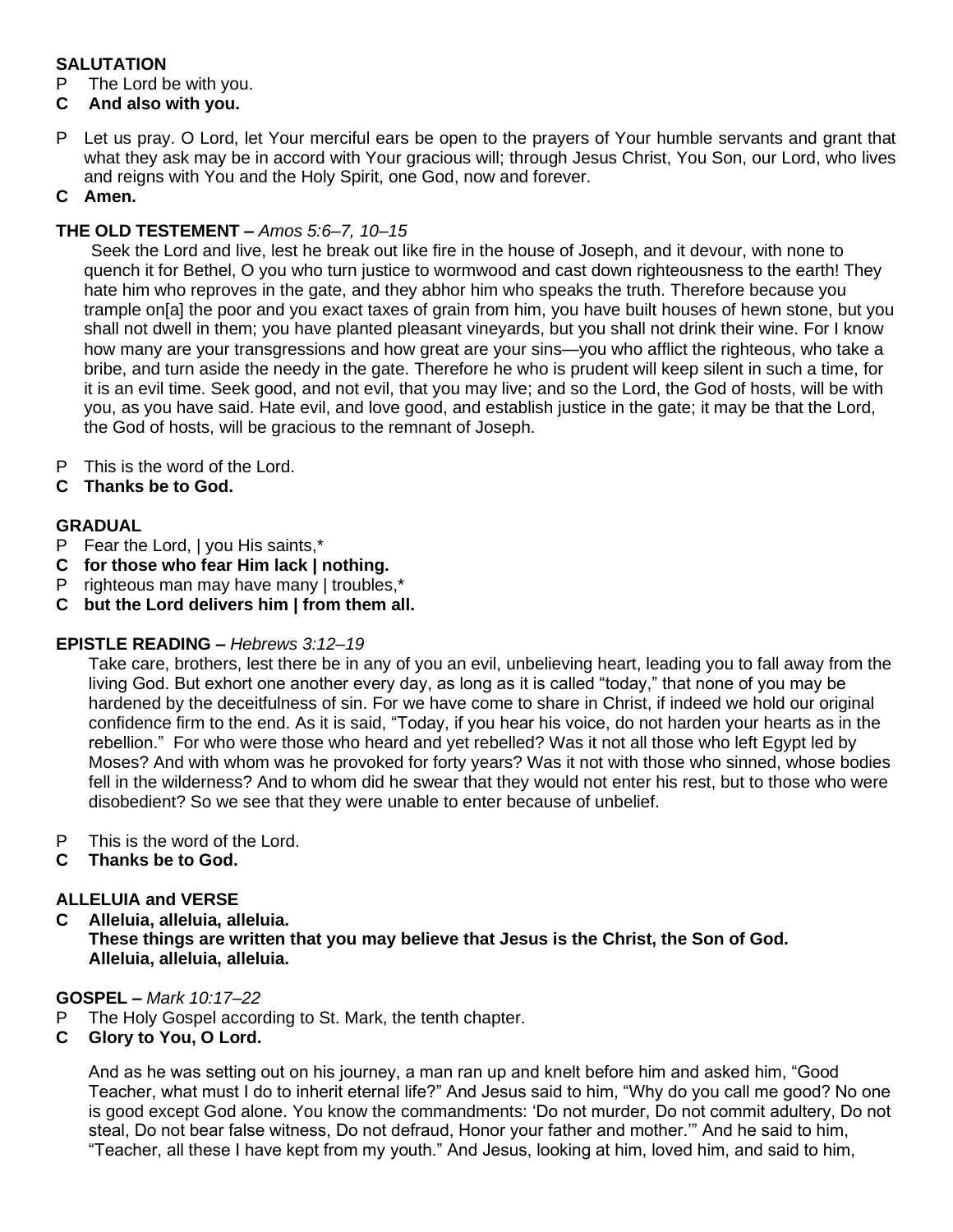"You lack one thing: go, sell all that you have and give to the poor, and you will have treasure in heaven; and come, follow me." Disheartened by the saying, he went away sorrowful, for he had great possessions.

- P This is the gospel of the Lord.
- **C Praise to You, O Christ**

### **NICENE CREED**

**I believe in one God, the Father Almighty, maker of heaven and earth and of all things visible and invisible. And in one Lord Jesus Christ, the only-begotten Son of God, begotten of His Father before all worlds, God of God, Light of Light, very God of very God, begotten, not made, being of one substance with the Father, by whom all things were made; who for us men and for our salvation came down from heaven and was incarnate by the Holy Spirit of the virgin Mary and was made man; and was crucified also for us under Pontius Pilate. He suffered and was buried. And the third day He rose again according to the Scriptures and ascended into heaven and sits at the right hand of the Father. And He will come again with glory to judge the living and the dead, whose kingdom will have no end. And I believe in the Holy Spirit, the Lord and giver of life, who proceeds from the Father and the Son, who with the Father and the Son together is worshiped and glorified, who spoke by the prophets. And I believe in one holy Christian and apostolic Church, I acknowledge one Baptism for the remission of sins, and I look for the resurrection of the dead and the life of the world to come. Amen.**

**HYMN OF THE DAY** "Seek Ye First" *LSB 712*

- **1 Seek ye first the kingdom of God, And His righteousness. And all these things shall be added unto you! Allelu, alleluia!**
- **2 Ask and it shall be given unto you, Seek and ye shall find, Knock and the door shall be opened unto you, Allelu, alleluia!**
- **3 Man does not live by bread alone, But by ev'ry word That proceeds from the mouth of the Lord, Allelu, alleluia!**

Text: © 1972 Maranatha! Music, admin. EMI. Used by permission: CCLI no. 1171585Text

### **THE PRAYER OF THE CHURCH**

- P Lord, in Your mercy,
- **C hear our prayer.**

### **THE OFFERING**

### **SERVICE OF THE SACRAMENT**

### **PREFACE**

- P The Lord be with you.
- **C And also with you.**
- P Lift up your hearts.
- **C We lift them to the Lord.**
- P Let us give thanks to the Lord our God.
- **C It is right to give Him thanks and praise.**
- P It is truly good, right, and salutary that we should at all times and in all places give thanks to You, O Lord, holy Father, almighty and everlasting God, for the countless blessings You so freely bestow on us and all creation. Above all, we give thanks for Your boundless love shown to us when You sent Your onlybegotten Son, Jesus Christ, into our flesh and laid on Him our sin, giving Him into death that we might not die eternally. Because He is now risen from the dead and lives and reigns to all eternity, all who believe in

**THE SERMON THE SERMON THE SERMON** *COMPLETED COMPLETED COMPLETED COMPLETED COMPLETED COMPLETED COMPLETED COMPLETED COMPLETED COMPLETED COMPLETED COMPLETED COMPLETED* Mark 10:17-22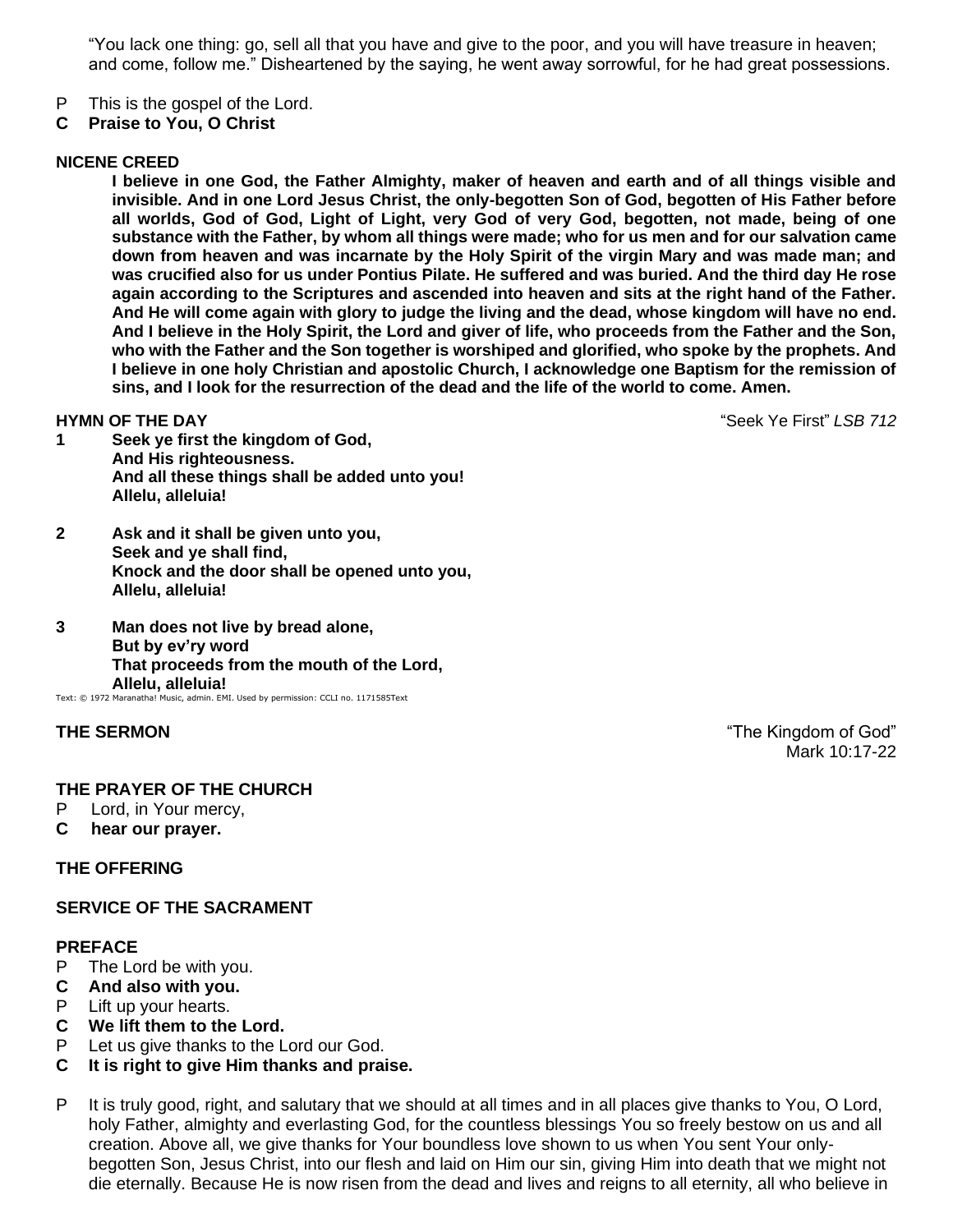Him will overcome sin and death and will rise again to new life. Therefore with angels and archangels and with all the company of heaven we laud and magnify Your glorious name, evermore praising You and saying:

### **Sanctus**

**C Holy, holy, holy Lord God of Sabaoth adored; Heav'n and earth with full acclaim shout the glory of Your name. Sing hosanna in the highest, sing hosanna to the Lord; Truly blest is He who comes in the name of the Lord!**

### **PRAYER OF THANKSGIVING**

P Blessed are You, O Lord our God, king of all creation, for You have had mercy on us and given Your onlybegotten Son that whoever believes in Him should not perish but have eternal life.

Hear us as we pray in His name and as He has taught us:

### **LORD'S PRAYER**

**C Our Father who art in heaven,**

 **hallowed be Thy name, Thy kingdom come, Thy will be done on earth as it is in heaven; give us this day our daily bread; and forgive us our trespasses as we forgive those who trespass against us; and lead us not into temptation, but deliver us from evil. For Thine is the kingdom and the power and the glory forever and ever. Amen.**

**THE WORDS OF OUR LORD** P Our Lord Jesus Christ, on the night when He was betrayed, took bread, and when He had given thanks, He broke it and gave it to the disciples and said: "Take, eat; this is My  $\Phi$  body, which is given for you. This do in remembrance of Me."

In the same way also He took the cup after supper, and when He had given thanks, He gave it to them, saying: "Drink of it, all of you; this cup is the new testament in My  $\Phi$  blood, which is shed for you for the forgiveness of sins. This do, as often as you drink it, in remembrance of Me."

### **PAX DOMINI**

- P The peace of the Lord be with you always.
- **C Amen.**

### **AGNUS DEI**

- **1 O Jesus Christ, true Lamb of God, You take the sin of the world away; O Jesus Christ, true Lamb of God, Have mercy on us, Lord, we pray.**
- **2 O Jesus Christ, true Lamb of God, You take the sin of the world away; Have mercy on us, Jesus Christ, And grant us peace, O Lord, we pray.**

**1 The King of love my shepherd is, Whose goodness faileth never; I nothing lack if I am His And He is mine forever.**

**DISTRIBUTION HYMNS** "The King of Love My Shepherd Is" *LSB* 709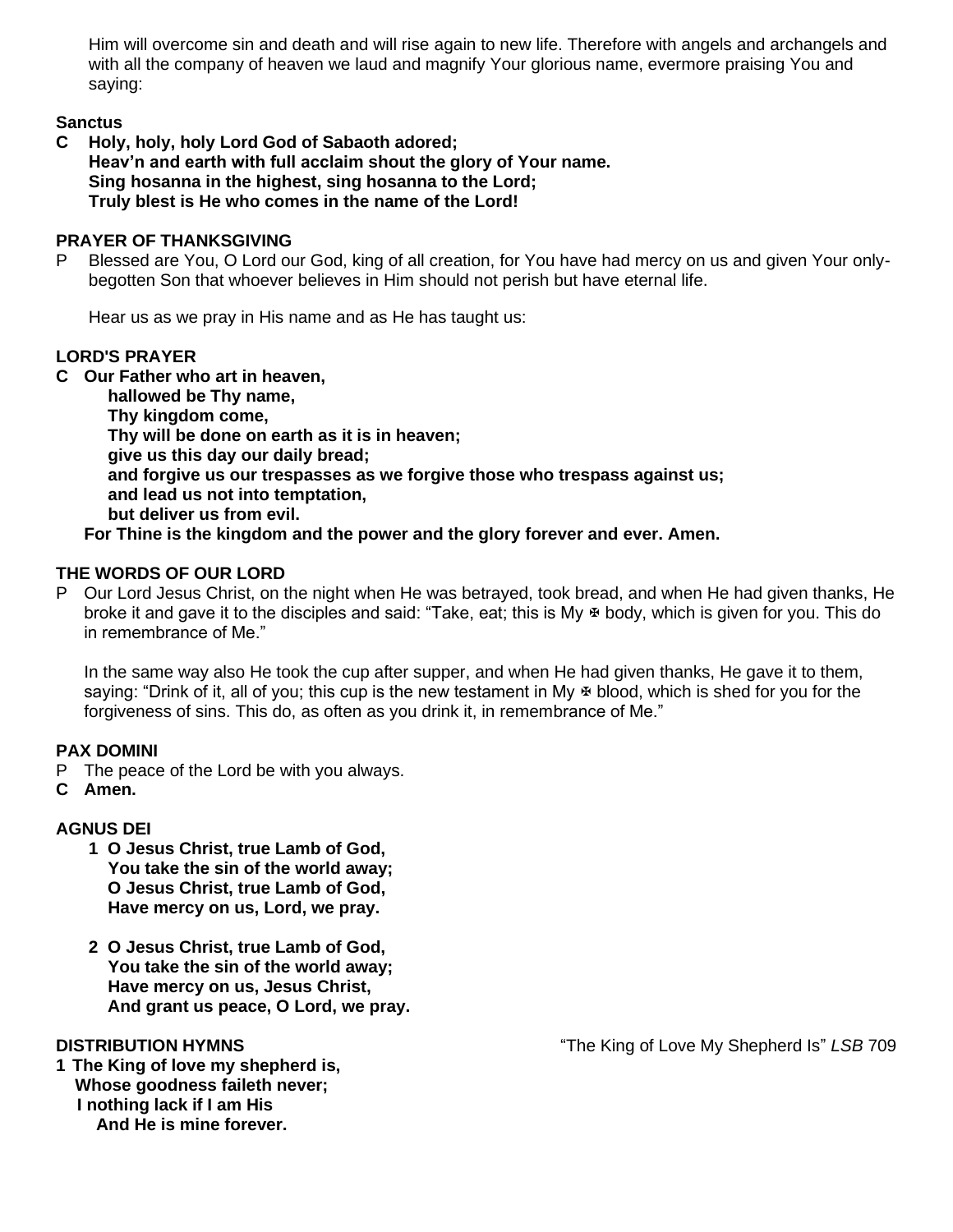- **2 Where streams of living water flow, My ransomed soul He leadeth And, where the verdant pastures grow, With food celestial feedeth.**
- **3 Perverse and foolish oft I strayed, But yet in love He sought me And on His shoulder gently laid And home rejoicing brought me.**
- **4 In death's dark vale I fear no ill With Thee, dear Lord, beside me, Thy rod and staff my comfort still, Thy cross before to guide me.**
- **5 Thou spreadst a table in my sight; Thine unction grace bestoweth; And, oh, what transport of delight From Thy pure chalice floweth!**
- **6 And so through all the length of days Thy goodness faileth never; Good Shepherd, may I sing Thy praise Within Thy house forever!** Text: Public domain
- **1 Jesus, lead Thou on Till our rest is won; And although the way be cheerless, We will follow calm and fearless. Guide us by Thy hand To our fatherland.**
- **2 If the way be drear, If the foe be near, Let not faithless fears o'ertake us; Let not faith and hope forsake us; For through many\_a woe To our home we go.**
- **3 When we seek relief From a long-felt grief, When temptations come alluring, Make us patient and enduring. Show us that bright shore Where we weep no more.**
- **4 Jesus, lead Thou on Till our rest is won. Heav'nly leader, still direct us, Still support, console, protect us, Till we safely stand In our fatherland.** Text: Public domain

"Jesus, Lead Thou On" *LSB* 718